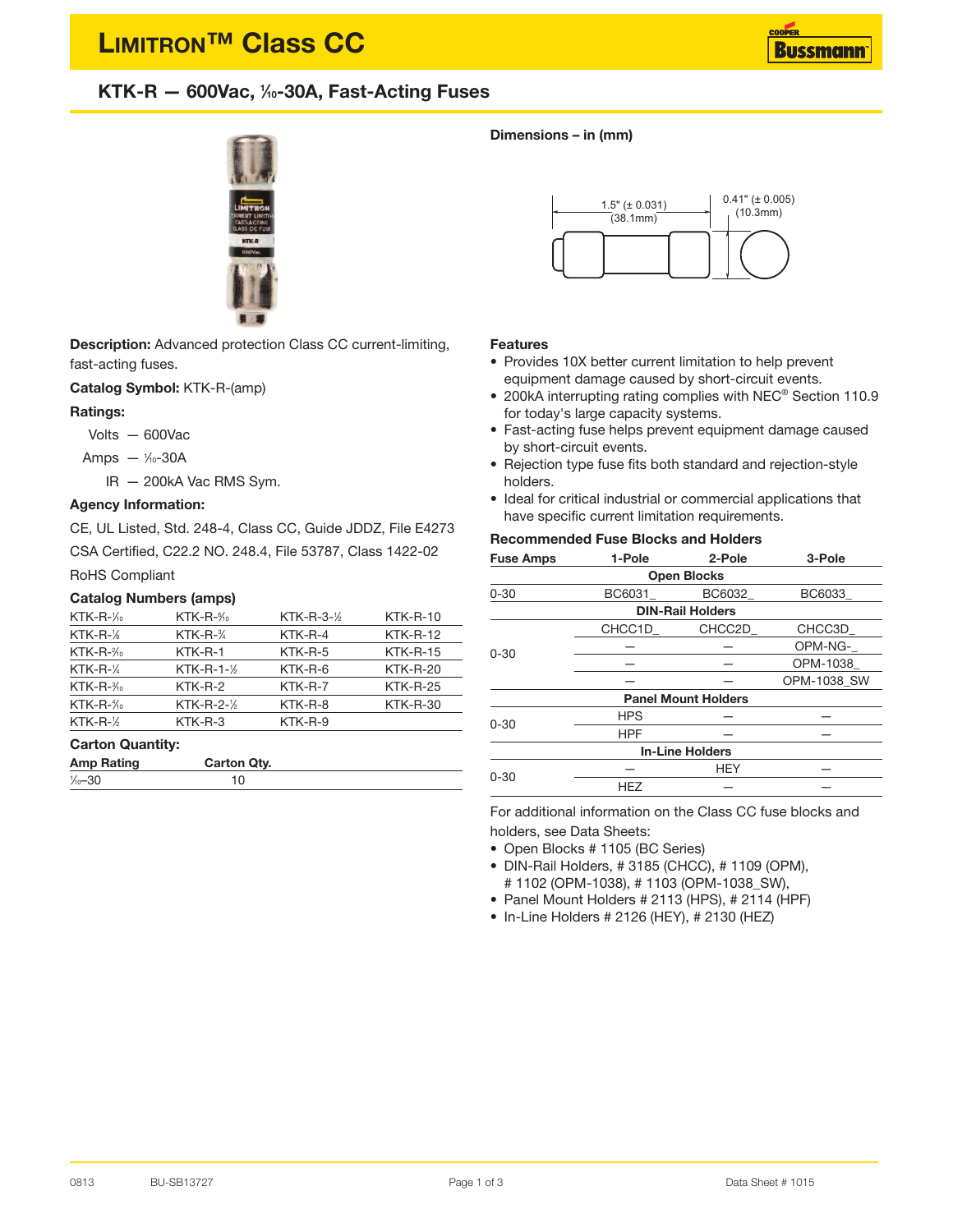# **KTK-R — 600Vac, <sup>1</sup> ⁄10-30A, Fast-Acting Fuses**

**Time-Current Curves - Average Melt**